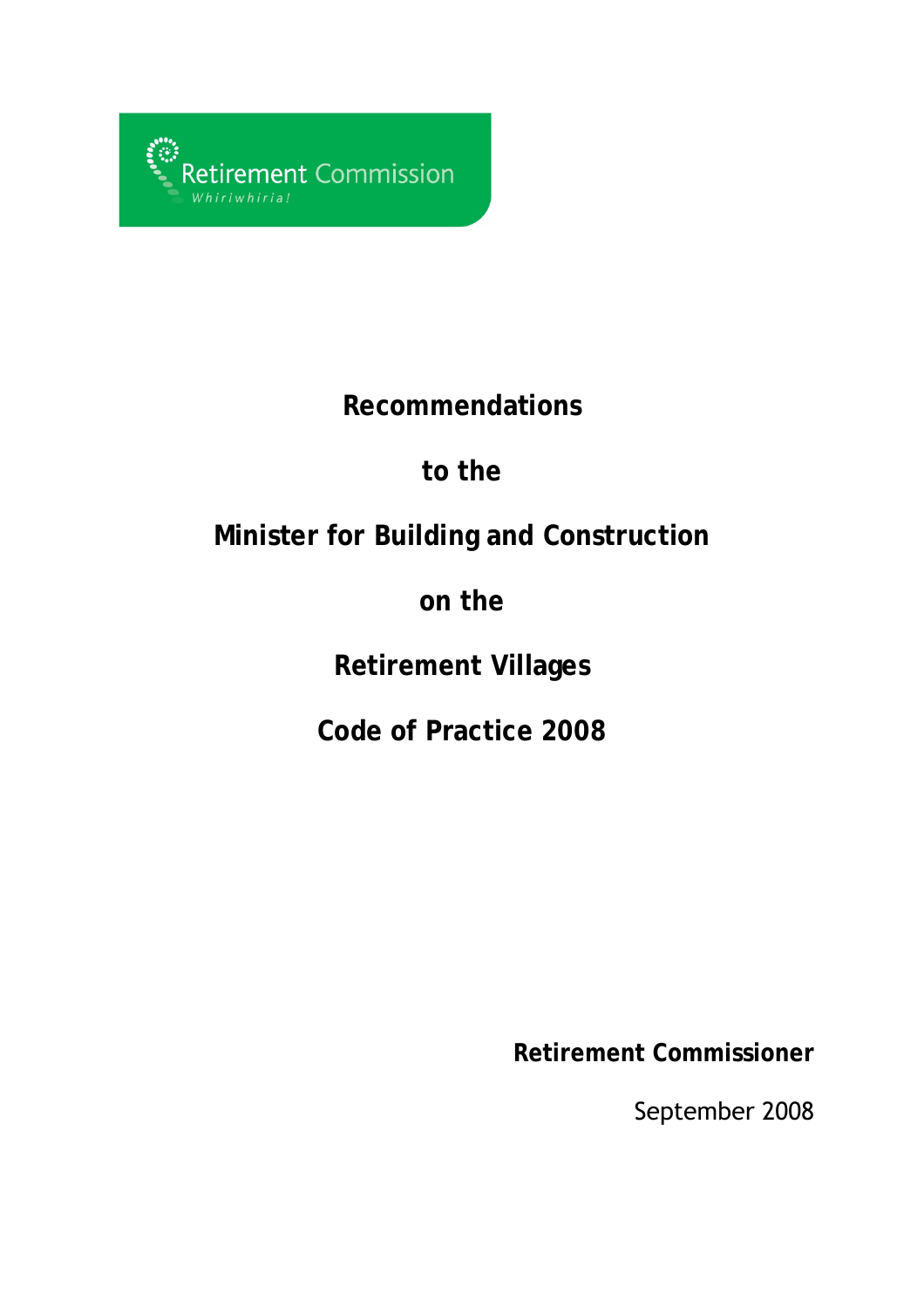### **Table of Contents**

| Part 1        |                                                                      |
|---------------|----------------------------------------------------------------------|
| Part 2        |                                                                      |
| Clauses 7-10  | Policies and procedures, notices and induction requirements 3        |
| Part 3        | Minimum requirements to be included in any occupation right          |
| Clauses 11-14 |                                                                      |
| Clauses 15-17 |                                                                      |
| Clauses 18-22 |                                                                      |
| Clauses 23-24 | Transfer of residents within retirement village 5                    |
| Clauses 25-30 | Meetings of residents with operators and resident involvement  5     |
| Clauses 31-35 |                                                                      |
| Clause 36-38  |                                                                      |
| Clauses 39-44 |                                                                      |
| Clauses 45-53 | Termination of an occupation right agreement  6                      |
| Clause 49     |                                                                      |
| Clauses 54-56 | Communicating with residents for whom English is a second language 9 |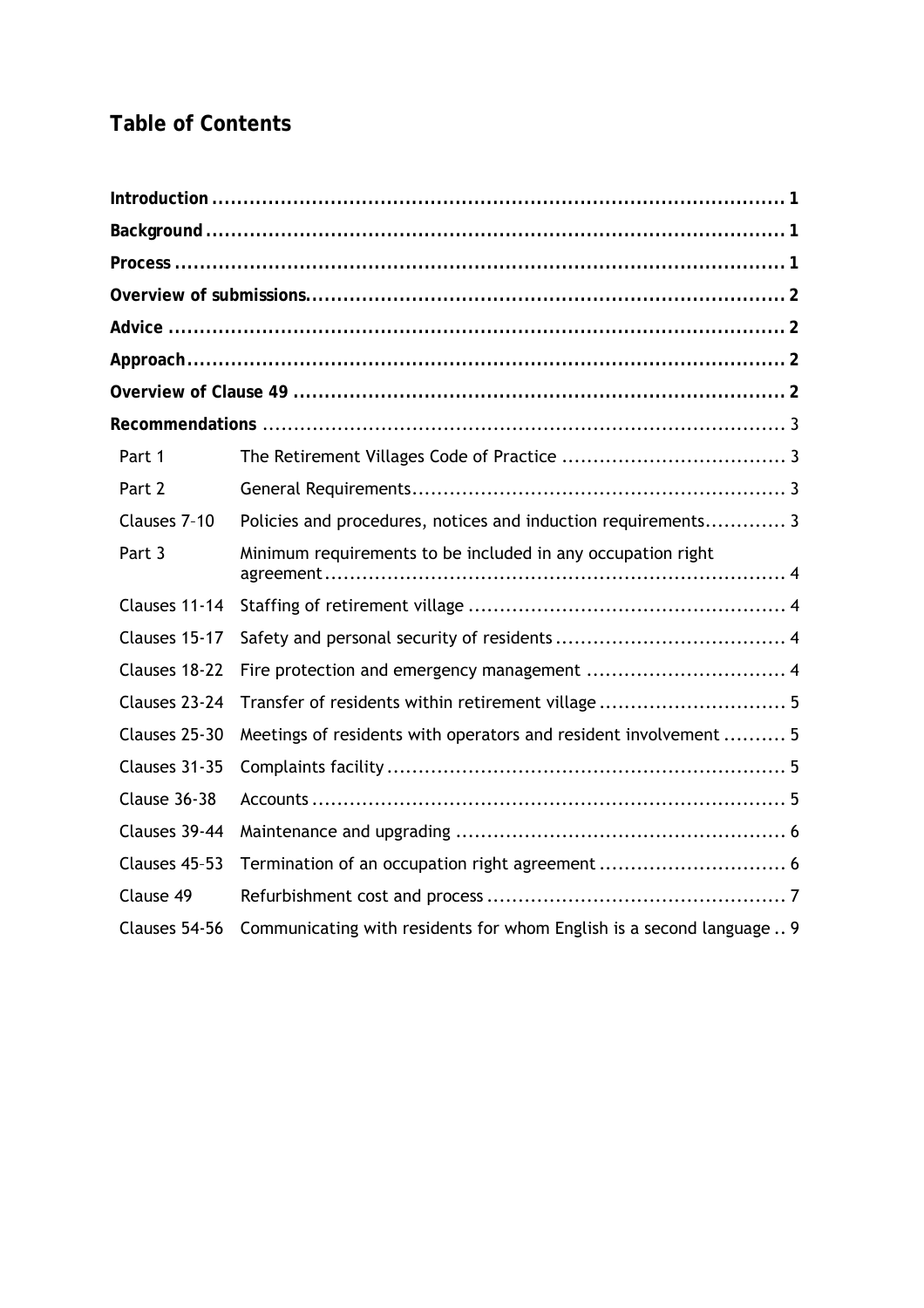### **Recommendation to the Minister for Building and Construction on the Retirement Villages Code of Practice 2008**

#### **Introduction**

As Retirement Commissioner, pursuant to section 89(4) of the Retirement Villages Act 2003, I make my recommendations on the Retirement Villages Code of Practice 2008 referred to me in June 2008 by the responsible Minister, Hon Shane Jones. In accordance with section 91 of the Retirement Villages Act, on 12 June 2008, I jointly notified with the Department of Building and Housing, the proposed Code and invited submissions on it, to be received in my office by 15 August 2008.

I have carefully considered the proposed Code and the 300 submissions and the advice received on it. My recommendation on the main proposed amendment to clause 49 of the Code of Practice is that it does not proceed. I make a number of other recommendations but which are of a more minor nature.

#### **Background**

The Retirement Villages Code of Practice 2006 was approved by Hon Clayton Cosgrove on 25 September 2006. It covered the ten topics required by schedule 5 of the Retirement Villages Act. Section 90(1) of the Act provided that the Code come into force on 25 September 2007. From this date the Code's minimum requirements applied to all existing occupation right agreements and residents. When in force, the Code is enforceable as a contract and prevails over any less favourable provision in a resident's agreement.

However following an application for a judicial review initiated by the Retirement Villages Association of New Zealand Inc, the Code of Practice 2006 was declared invalid on the grounds of process in the Wellington High Court on 19 December 2007. The proposed Code of Practice 2008 was developed by the Minister of Building and Housing.

#### **Process**

In June 2008 the Minister referred to me the proposed Code of Practice 2008. The consultation process was undertaken jointly with the Department of Building and Housing. The joint submission process on the Code was gazetted on 12 June 2008, notified on our website at [www.retirement.org.nz](http://www.retirement.org.nz/), published in major newspapers, and copies of the Code sent to all known Retirement Villages and key groups in the sector.

Copies were available to read from Community Law Offices, Citizen's Advice Bureau, regional offices of the Department of Building and Housing, and to obtain by phoning the Department's 0800 number.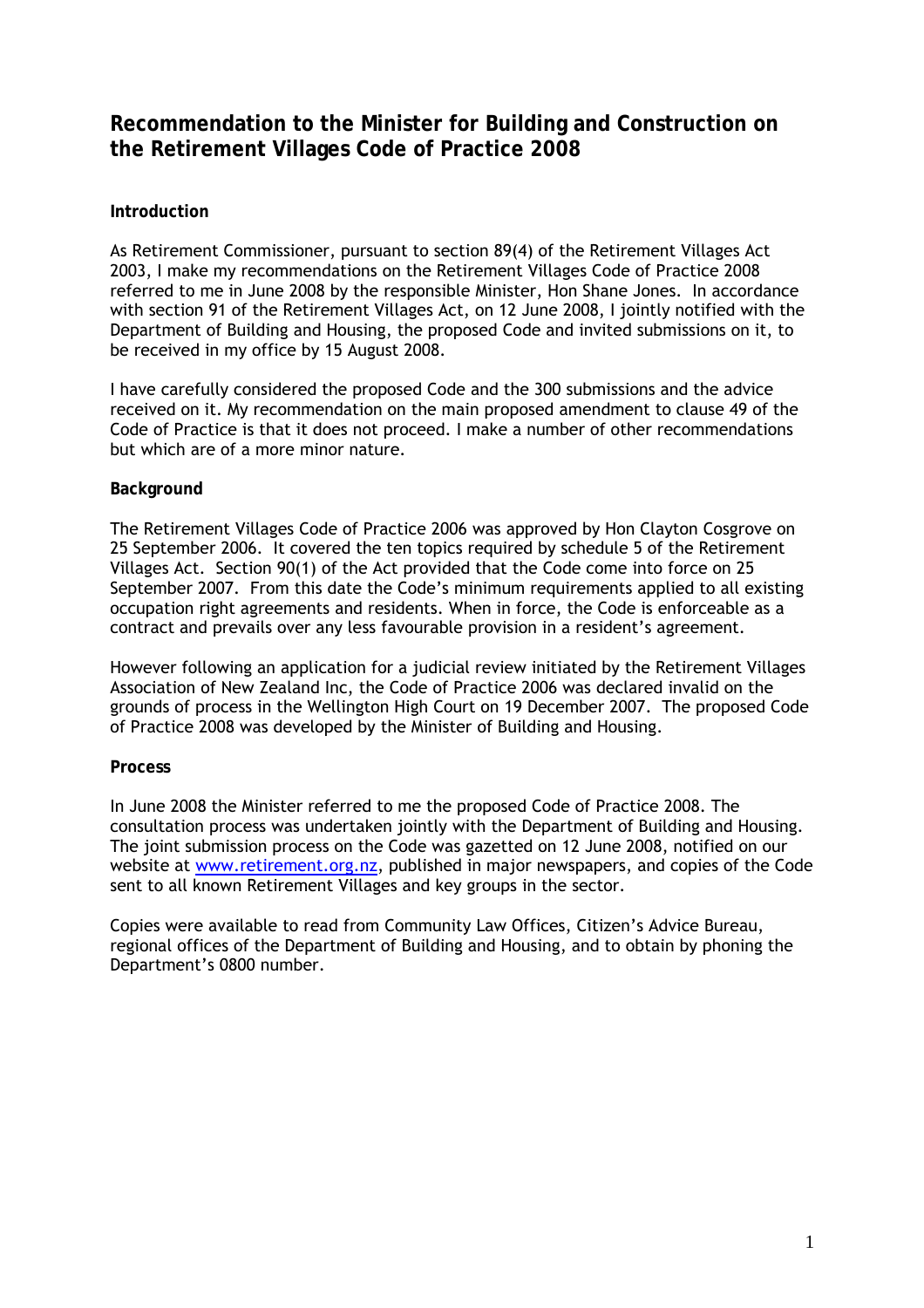#### **Overview of submissions**

The majority of the 300 submissions received on the 2008 Code were from residents (161), retirement village operators (91) and from residents' committees (29). The Retirement Village Association (the "RVA") in its submission on behalf of its members, states that it represents 253 member villages, with some 16,050 dwelling units housing more than 20,000 New Zealanders. A joint submission from Age Concern New Zealand, Grey Power New Zealand Federation and the Royal New Zealand Returned and Services' Association was received. Submissions also came from Kapiti Coast Grey Power, Senior Care (Taranaki), Lawyers, Community Law Centres, Statutory Supervisors, the Ministry of Health, Nurses Organisation of New Zealand, and the Insurance Council of New Zealand.

There were many 'form' submissions from operators and some lawyers supporting the RVA's submission. Many of the resident's submissions were on a single issue.

The majority of submissions address the issue in clause 49.

#### **Advice**

I have taken legal and other expert advice on the proposed Code of Practice 2008 from John Greenwood, Partner, Greenwood Roche Chisnall.

#### **Approach**

This report does not consider and make recommendations on the many relatively minor issues and drafting points raised by submitters. While my office has tried to cover as many of these as we thought had merit in the submissions analysis, the large number of submissions and the limited time in which to properly examine them has prevented this. Where relevant I will consider the points raised by submitters in my monitoring role.

#### **Overview of Clause 49**

In many of the submissions the refurbishment clause raised concern. I recommend that the changes proposed in the 2008 Code to clause 49 on refurbishment do not proceed. I consider the wording on this issue should remain as was originally approved in clause 49.1.e in the 2006 Code of Practice. However I do recommend an enhanced exemption process for those operators for whom the clause is truly unfair and will cause financial hardship.

My reasons are:

- I support a code that is applicable to all residents.
- There is virtually no support for change by residents
- Changes have since been made to the financial arrangements with residents (in particular capital deductions in some villages have increased from 20% to 30%).
- Inadequate process and protection exists in the current Code concerning refurbishment for residents.

Weighing all sides of this complex issue I believe that retaining the original clause 49.1.e of the 2006 Code of Practice is fairest to most people. So much has changed since 2003 that to try to talk of original contracts between operator and residents is to ignore increases in fees since then. Also the proposed review of the Act itself will present an opportunity for change.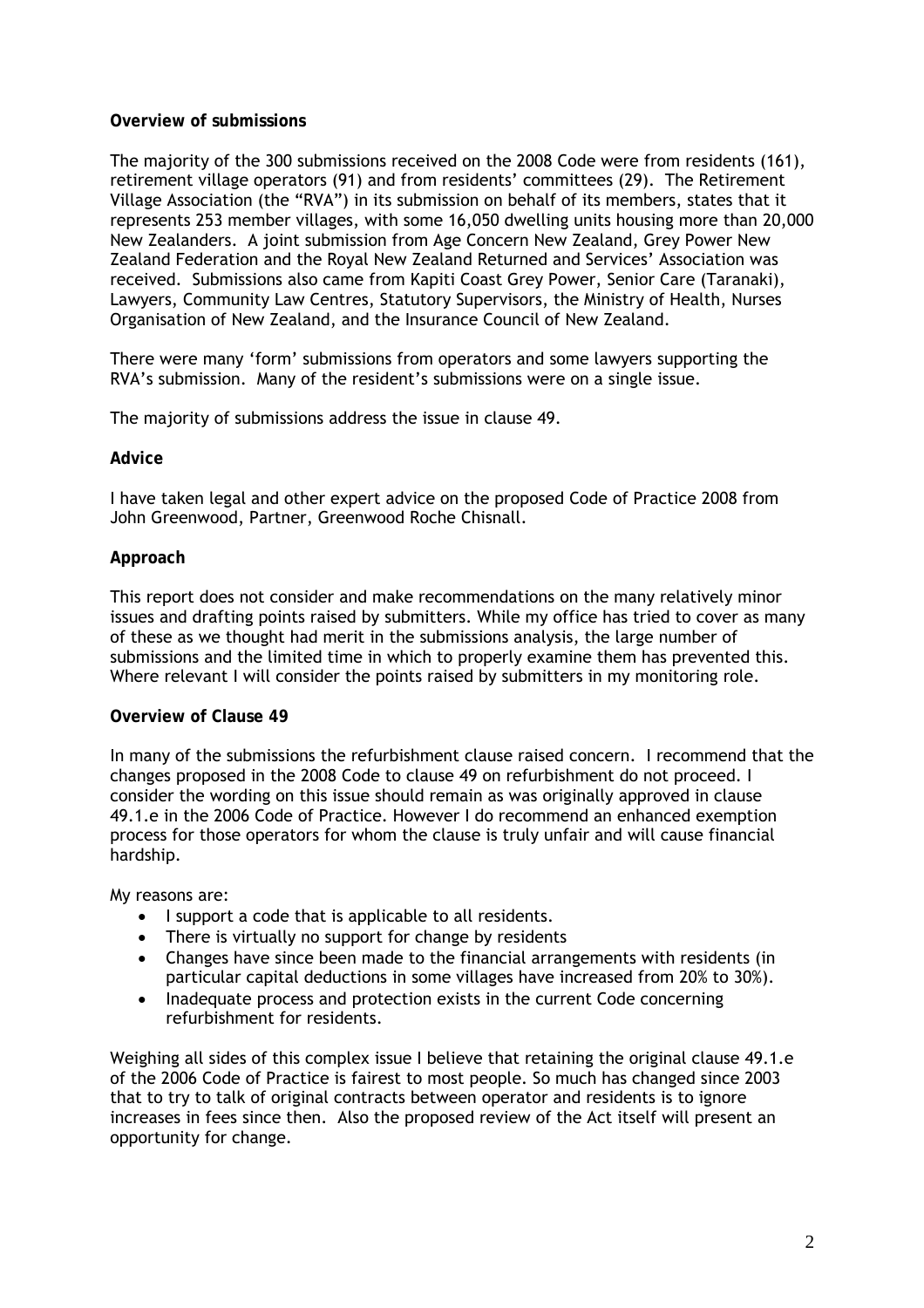### **Recommendations**

The recommendations are made in numerical clause order. There are a number of submissions which deal with minor grammatical, spelling, formatting and consistency issues which I do not intend to comment on and leave to the judgement of the Department of Building and Housing in their drafting of the final version of the 2008 Code.

I would make the observation that I have no problem with allowing introductory notes if that has the effect of aiding the interpretation. Indeed more introductory or explanatory notes could be supplied in the Code.

I do not believe it significant where minor changes or refinements have been made such as changing one month to 20 working days.

**Part I: The Retirement Villages Code of Practice** 

#### **2 Definitions**

I received a number of submissions on the definitions section. I agree that the capital repayment definition and the fixed deduction definition need some refinement. My advice is that the definition of 'capital repayment' could be deleted but in the definition of 'fixed deduction' have the words "capital or otherwise" inserted after the word payment.

Recommendation: That the definition for "Fixed deduction" in Clause 2 read "Fixed deduction means any payment, capital or otherwise, that may be payable by a resident to an operator ……"

I have some sympathy with the many submissions received from operators wanting to limit the amount of documentation required to be given to intending residents (not helped by the level of detail required in the disclosure statement). My advice is that changing the definition of "intending resident" as proposed by the RVA would be inconsistent with section 30 of the Act which requires intending residents to receive a copy of the Code of Practice. The Act itself would need to be changed to effect the change suggested by the RVA. I recommend this is considered in a review of the Retirement Villages Act although I do not necessarily accept that the definition of "intending resident" in the Act has been interpreted correctly.

Recommendation: That a review of the Retirement Villages Act 2003 and the Regulations consider whether the definition of "intending residents" could be refined with consideration to the amount of documentation required to be given to them.

I am happy for DBH to take advice and decide whether amendments to the definitions of "Enduring Power of Attorney", "Termination Date" and "Retirement Village Property" are required.

#### **Part 2: General Requirements**

**Clauses 7–10 Policies and procedures, notices and induction requirements**  I am sympathetic to the concerns expressed by operators, particularly those of small villages with no on site office, to the difficulties of providing copies of village documentation to residents and intending residents. My recommendation above addresses this issue.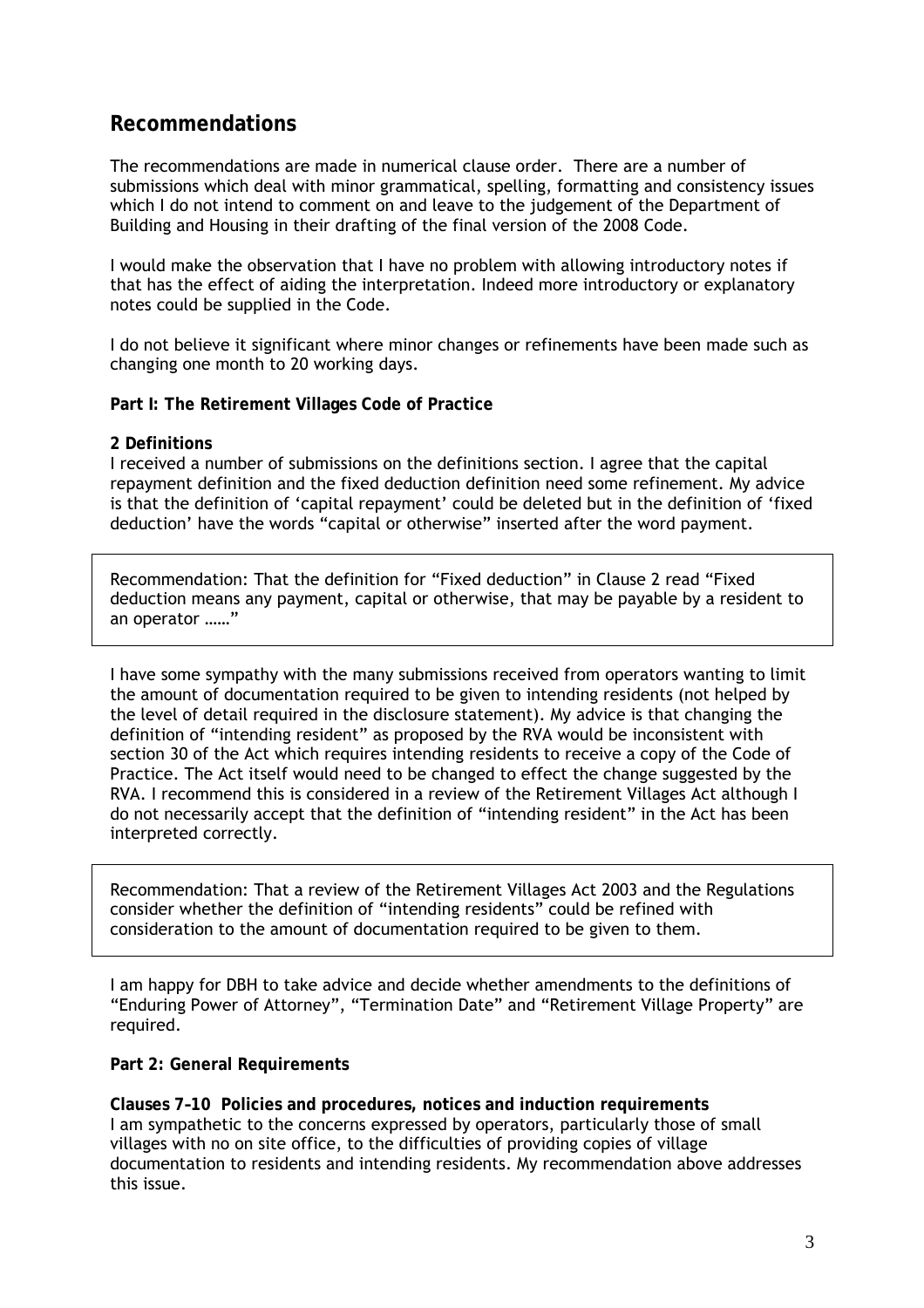**Part 3: Minimum requirements to be included in any occupation right agreement**

**Clauses 11-14 Staffing of retirement village** 

I support the deletion of the word "volunteers' in clause 11.1. The term "unpaid" is sufficient.

I note a number of submissions from residents and from several organizations expressed concerns about the quality of staff employed in a retirement village, particularly where supported care services are provided. Proposals included a police check on prospective staff members for any history of assault, dishonesty or physical abuse convictions. Training for new staff on recognising and responding to elder abuse and neglect was proposed in the Age Concern submission. The Nurses Organisation is concerned about the ability of staff to communicate with residents in English and their familiarity of New Zealand systems. Operators wanted to ensure the wording of clause 11.2 would enable flexibility such as the employment of a school leaver who may have no experience or specific qualifications. Clearly there are labour market issues affecting the sector in obtaining suitable staff, but I do not think they can be effectively addressed by amendments to the Code.

Recommendation: I support the deletion of the word "volunteers' in clause 11.1. The term "unpaid" is sufficient.

**Clauses 15-17 Safety and personal security of residents**  The changes proposed for these clauses (largely by operators) were relatively minor and are more appropriately addressed by the DBH.

#### **Clauses 18-22 Fire protection and emergency management**

In the submissions there were a number of useful proposals made on this topic. My concern is that the diversity of building types within retirement villages is now such that over prescriptive requirements in the Code would be impracticable and excessive in some of the smaller villages. For example, having a practice of an emergency procedure in a large multi story village building may well be prudent, but unnecessary in say a 10 unit, village of separate villas. As the topics covered in this section relate to the wider responsibilities of the DBH I propose to leave any changes to these clauses to their expertise.

With regard to Clause 21 on issues of insurance I accept the Insurance Council of New Zealand's views in their submission that the wording is inconsistent and limiting. I recommend that DBH take up their offer to discuss this issue further in order to ensure a workable clause. Some residents supported the reinstatement of clause 21.5 from the 2006 Code concerning the distribution of insurance proceeds if a destroyed unit is not rebuilt. This omission is relatively important where a resident pays for their own insurance cover. Further there should be a requirement to rebuild unless there are good reasons that prevent rebuilding such as physical dislocation caused by earthquake. Other submissions wanted the provision of temporary accommodation to be required under 21.7. As part of a review of the clauses related to insurance I suggest the DBH discuss this with the Insurance Council of New Zealand.

Recommendation: That DBH and the Insurance Council work with operators and residents to find workable, fair clauses for this section of the Code.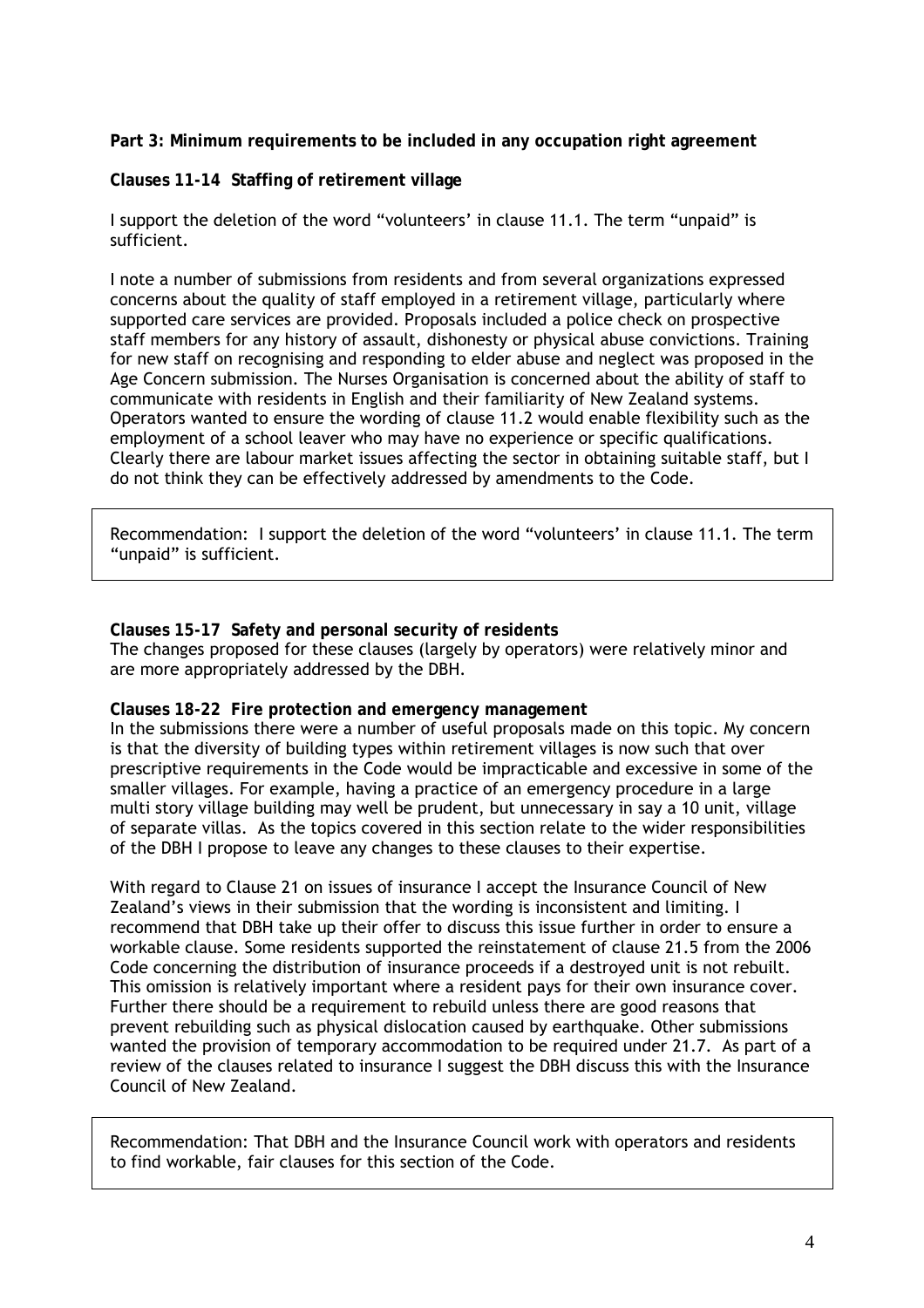**Clauses 23-24 Transfer of residents within retirement village**  I support the amendment to clause 23 proposed by many operators to enable residents to shift between different types of independent living accommodation without needing an assessment.

Some residents proposed amending clause 24 to ensure residents were not charged any fixed capital deduction twice. It may be that a general 'unfair and unconscionable' clause in any amendment to the Act could be promoted to deal with such practices.

Recommendation: I support the amendment to clause 23 proposed by operators. I leave the precise wording of this to the DBH. I support a review of clause 24 as part of the review of the Act.

**Clauses 25-30 Meetings of residents with operators and resident involvement**  A large number of relatively minor suggestions were proposed for this section. While many sought to clarify the particular rules, for example, resident's annual or special meetings I am reluctant to have the Code become an overly prescriptive document. I believe that the diversity of retirement villages now, both in size and ownership type, makes such an approach difficult. In situations where the relationship between the operator and some or all of the residents has soured, I appreciate the Code is looked to for detail to resolve issues. It can only go so far and cannot replace good communication, goodwill and a willingness to effect the spirit of the Code.

There was support by operators and residents groups for a minor rewording of clause 26.4 on the role of the statutory supervisor and the chairing of meetings which I accept. Other issues related to statutory supervisor and the costs of their services. I propose to discuss this in our monitoring project on the role and function of statutory supervisors and will be making recommendations to the DBH following the completion of our current review of statutory supervisors. These are more likely to be picked up in the review of the Act.

Recommendation: I support the proposed rewording by the RVA of clause 26.4 on the role of the Statutory Supervisor and the chairing of meetings.

#### **Clause 31-35 Complaints facility**

There was support from residents, their organizations, and operators for the inclusion of a mediation step in the complaints process. As this step in the dispute process is not in the Act, I recommend this be refined when the complaints process is addressed under a review of the Act.

Recommendation: I recommend the inclusion of a mediation step be refined when the complaints process is addressed under a review of the Act.

#### **Clause 36-38 Accounts**

I support the proposal to allow residents to waive their right to receive monthly invoices where payment is made by direct credit or automatic payment and the amount is unchanged.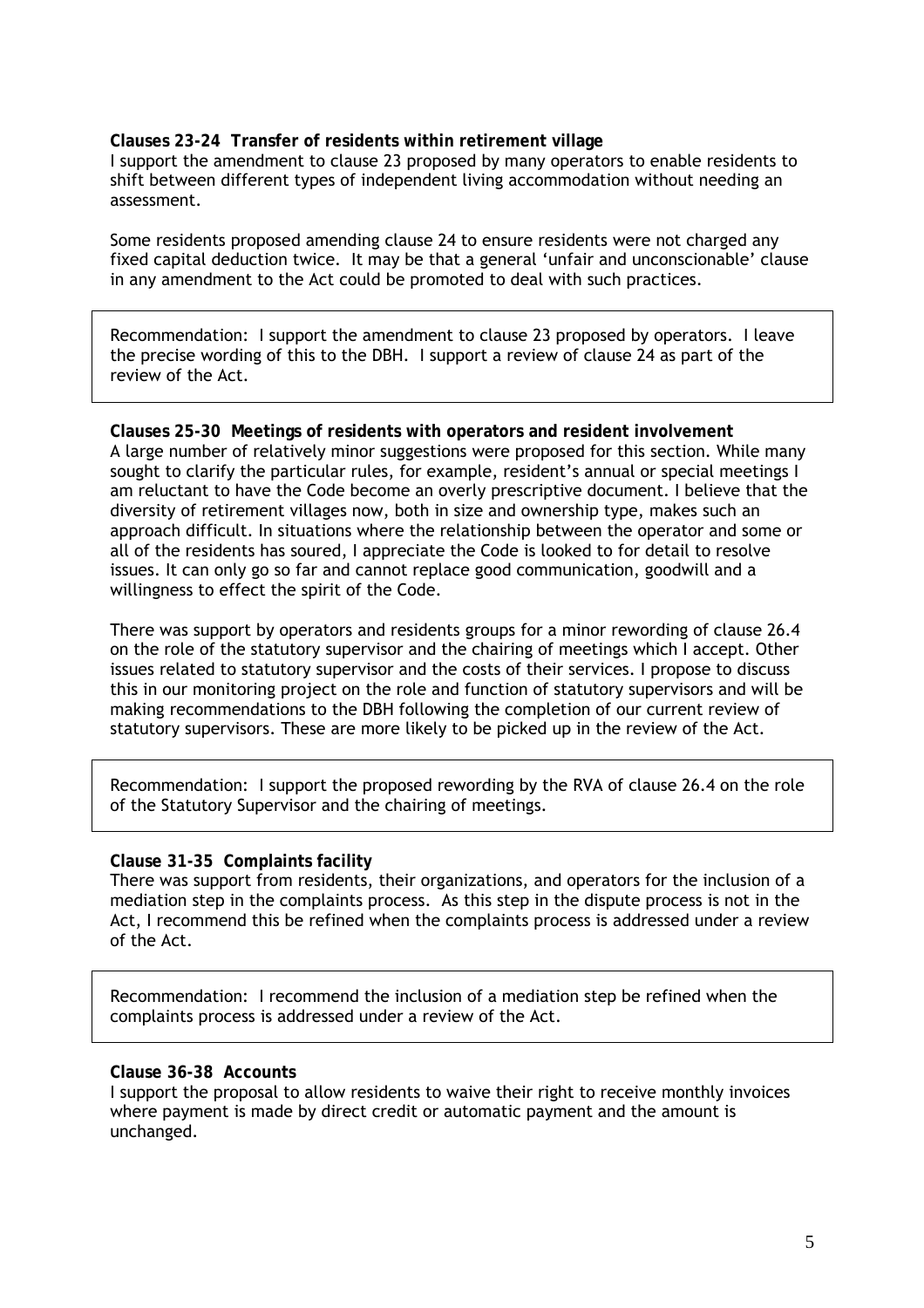Recommendation: I support the amendment to allow residents to waive their right to receive a monthly copy of their invoices. I leave the precise wording of this to the DBH.

#### **Clause 39-44 Maintenance and upgrading**

After reading concerns in submissions about maintenance and upgrading I believe the proposal put forward in one submission to have a 10 year maintenance plan (this is consistent with the Unit Titles Bill) with a process to update and consult, and how to fund such a plan, has merit. It is an area that would benefit from greater transparency. However this would be a new proposal and would probably need further consultation which I recommend DBH undertake.

I would like to see the concern by some submitters for better design in retirement village buildings addressed. I recommend the Ministry of Health is further consulted by DBH over the issues they raise in their submission and that the elements of 'Universal Design' are more widely promoted to operators by DBH.

Recommendation: I recommend that the DBH undertake further consultation on the proposal for a 10 year maintenance plan. I further recommend DBH consult with the Ministry of Health over the issues of design in retirement villages.

**Clause 45–53 Termination of an occupation right agreement**  The majority of single issue submissions were on this section. In particular, clause 49 on the refurbishment; clause 45-48 on termination of an ORA; and changes to payments and capital charges in clause 53.

The RVA and operators support a rewording of clause 46.2. Our suggestion would be to change the last sentence in paragraph two to read *"If a decision is made to end the contract both parties acting in good faith should work out agreement on the terms to end such a contract."*

With respect to clause 47 concerning the termination of an agreement by the operator I am persuaded by the views of the Nurses Organisation and other residents that in the first instance, any assessment of the resident should be by the resident's General Practitioner where they have one, and then by an additional independent medical practitioner. Being forced from your home is a serious matter and a strong process is required. I do not support any change to clauses 47.4.c. or 48.3.f.

#### Recommendation:

- I recommend clause 46.2 is amended to read "If a decision is made to end the contract both parties acting in good faith should work out agreement on the terms to end such a contract."
- I recommend any assessment of a resident with respect to termination an agreement be done by the resident's general practitioner where they have one, and then by an independent medical practitioner.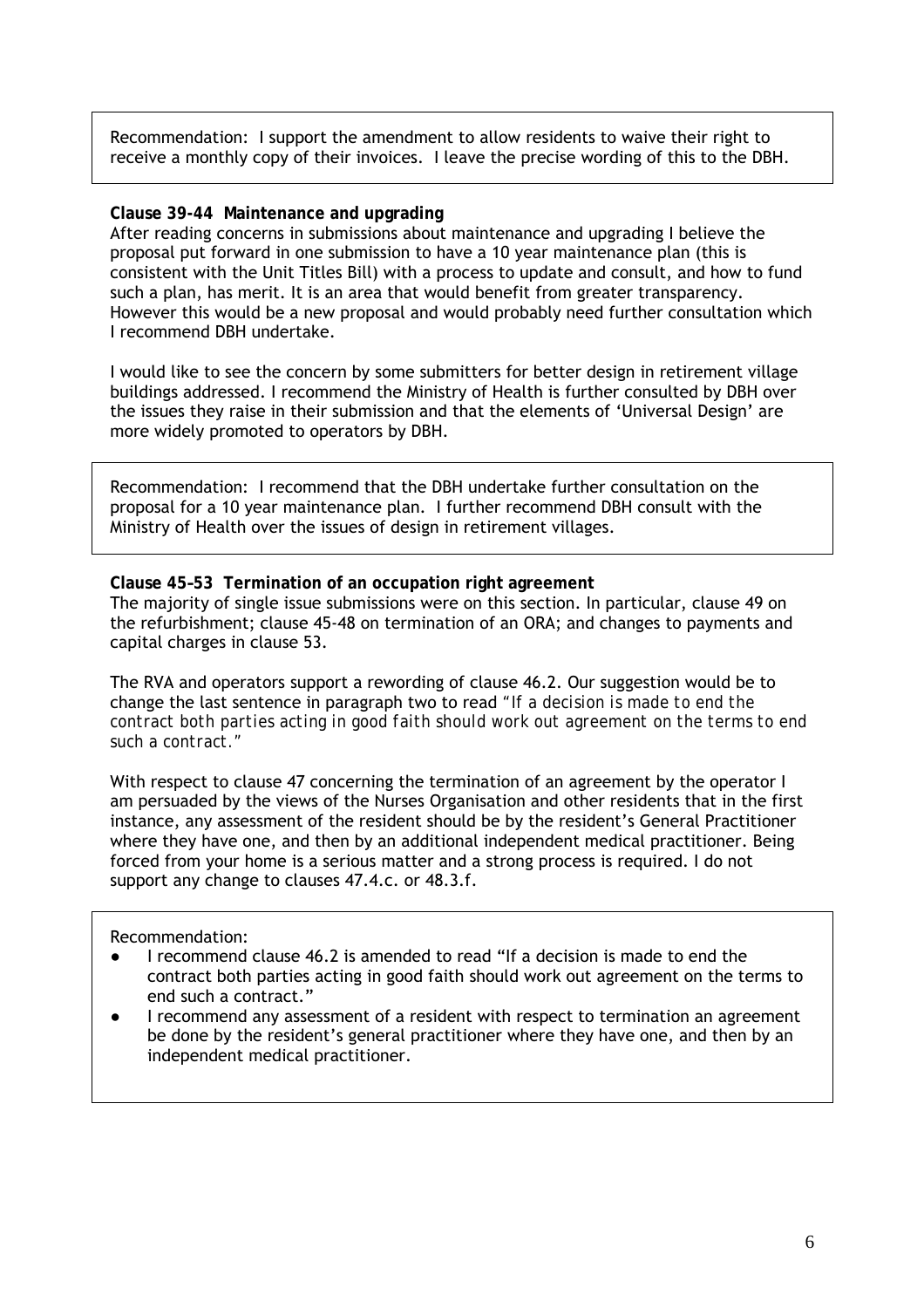#### **Clause 49 Refurbishment costs and process**

I do not support the amended clause 49 in the 2008 Code. The submissions I received from residents, their organizations and some individuals were overwhelmingly of the view that the 2006 code provision should not be changed.

The majority of operators and the RVA supported the proposed wording in the 2008 Code. A small number of submissions proposed different dates later than 25 September 2006 for the clause to become effective.

In making my decision I have been looking for any compelling reasons additional those I was presented with in the last two round of consultation on this issue. Since then there has also been the decision by the High Court. I find support for a retrospective Code in that decision. Furthermore I am not persuaded that in the time elapsed since the original Code was promulgated operators have not taken steps to adapt to this clause by changing their fee structure. Some residents now face a fees/cost structure which has been altered to cover refurbishment costs, increasing the capital deduction by a further 10%. Accordingly a number of residents may face the prospect of paying twice if the fair wear and tear provision is removed.

The purpose of the Retirement Villages Act 2003 is to provide consumer protection for residents and intending residents of retirement villages. The Code of Practice contains information that improves consumer protection and provides a minimum standard that all retirement village operators must attain or exceed. It is unfair to select out one group of residents who should not receive this standard of minimum protection. In analyzing the submissions a frequently mentioned concern by residents is the unknown financial risk they face because there is a poorly defined process of refurbishment. There is particular resistance to taking on this risk when there is no sharing of the capital gain with the sale of the unit. Residents point out many examples in the refurbishment process where there is ambiguity and decisions/issues open to interpretation, and this is unfair when they have unequal bargaining power.

Residents made the point that this is the third time they have had to make submissions on the same point.

The operators supported the clause as written in the 2008 Code or with a later date. Their arguments for supporting the clause are the cost to the industry if this provision is made fully retrospective. Their estimate is 7000 agreements at a cost of \$80 million. I have no way of assessing the accuracy of the cost. The change in recent years to the fees/cost structure of ORA's would need to be fully analysed and is beyond the scope of this exercise. I do not take the fact that the figure was not contested in the High Court hearing as agreement on its validity.

Operators argue that the function of the Act is to ensure residents are properly informed of the terms and conditions of the ORA, as opposed to prescribing them. The purpose of consumer protection legislation is to safeguard against unfair practices and outcomes.

The Act and the Code need to be workable for both residents and operators and as argued by the operators industry 'buy in' is essential for this to happen. I regret that this has not been the case and that if anything relations between operators and residents have in some villages deteriorated since the RVA - High Court decision.

There were suggestions to distinguish in the Code dependent on who received the capital gain on the sale of a unit with the refurbishment costs being carried out by the beneficiary of the capital appreciation. I do not believe the Code can impose any artificial contractual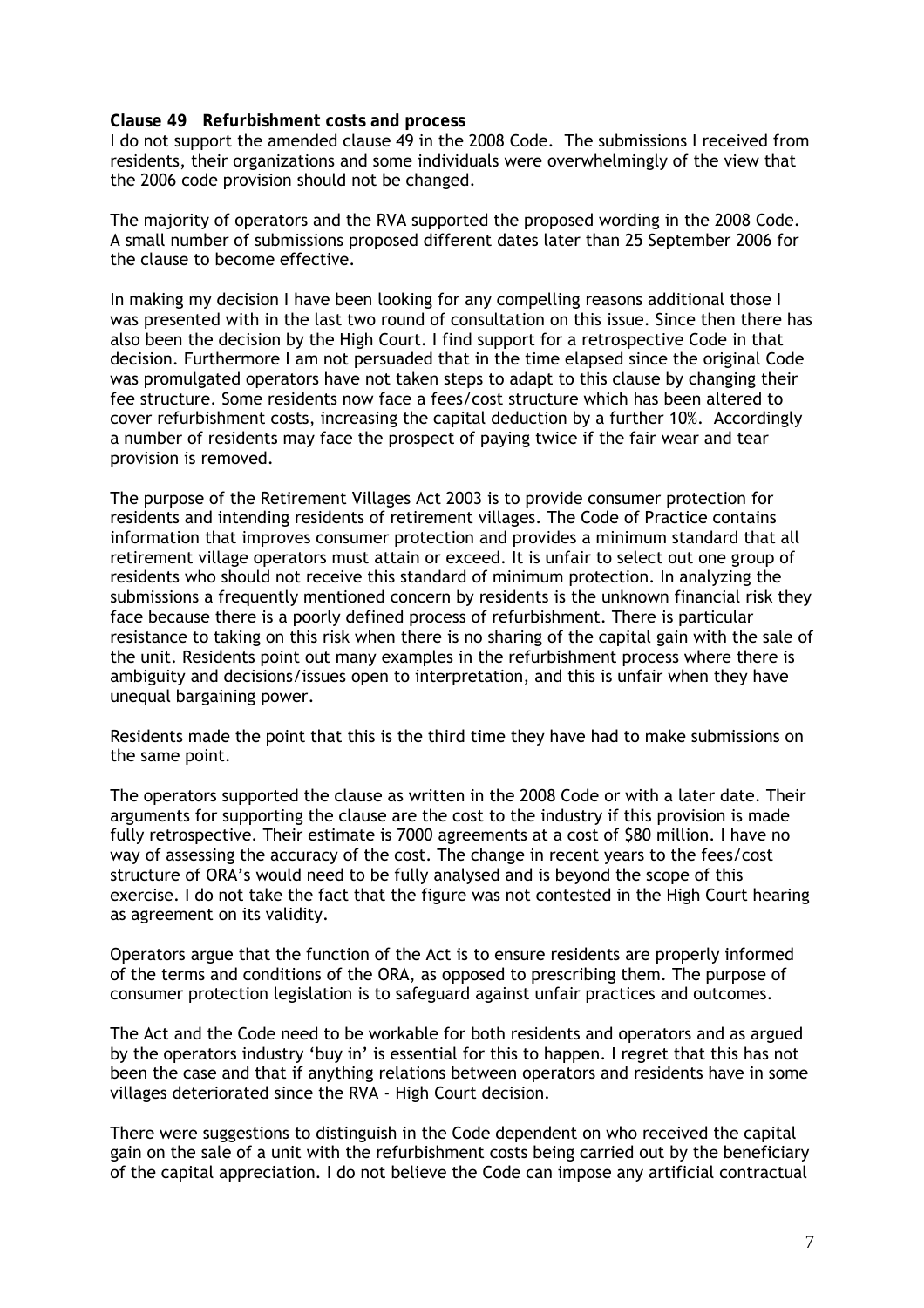term on the issue of the sharing of capital gain as proposed by some residents. Equally I believe it to be unfair for operators to have significant capital deductions, such as 30%, and to also take a deduction for refurbishment.

The suggestions by residents that before they would accept paying for refurbishment costs there needs to be a transparent process, clear definitions, a cap on the total cost, and a sharing with the operator of costs where they do not share in the capital gains from the sale, or their other exit payments are significant.

If there was to be an ability to apply for an exemption to this clause it is important that the refurbishment process is clearly defined. The sub paragraphs in clause 49.1.a-c could be rewritten to require that only the actual cost of refurbishment is paid for, an independent quantity surveyor to certify the actual expenditure made, and there is a limit on the amount spent (apart from rectifying any damage).

Recommendation:

- I do not support the 2008 Code wording of clause 49 but do recommend enhancement to the exemption process. As this clause is of concern to both operators and residents it is important that it be addressed carefully. An exemption process could be run by a nominated person (such as a retired ombudsman/judge). Clear criteria could be developed and cases placed before this adjudicator. Over the next few years the need for this process will decrease and finally not be required.
- DBH should develop a clear exemption process and reword clause 49 to provide a clear pathway for dealing with actual refurbishment costs.

Clauses 50: Submissions on this clause were trying to improve the communication process over the sale or disposal of a unit. I am conscious of the need to make this process fit with the range of practices that exist, for example, operators that use an independent registered valuer at the beginning of the sale process. Where some of those concerns can be addressed by clarifying the wording I suggest DBH do so.

Clause 51: The suggestion to shorten the period before which a dispute can be taken to six months is more properly addressed by a review of the complaints process as part of a review of the Act.

Clause 52: There were suggestions to clarify the wording of this clause which I agree is unclear and ambiguous eg using the terms "fair market value" and "market value" instead of "current market value".)

Recommendation: DBH should review the process of valuation with the New Zealand Institute of Valuers since the proposed wording is unclear and inconsistent.

Clause 53: The submission by the RVA and others on this clause concerning fixed deductions proposed a grand parenting clause.

Recommendation: I support clause 53.3 in 2008 Code as it reflects a fair outcome for residents.